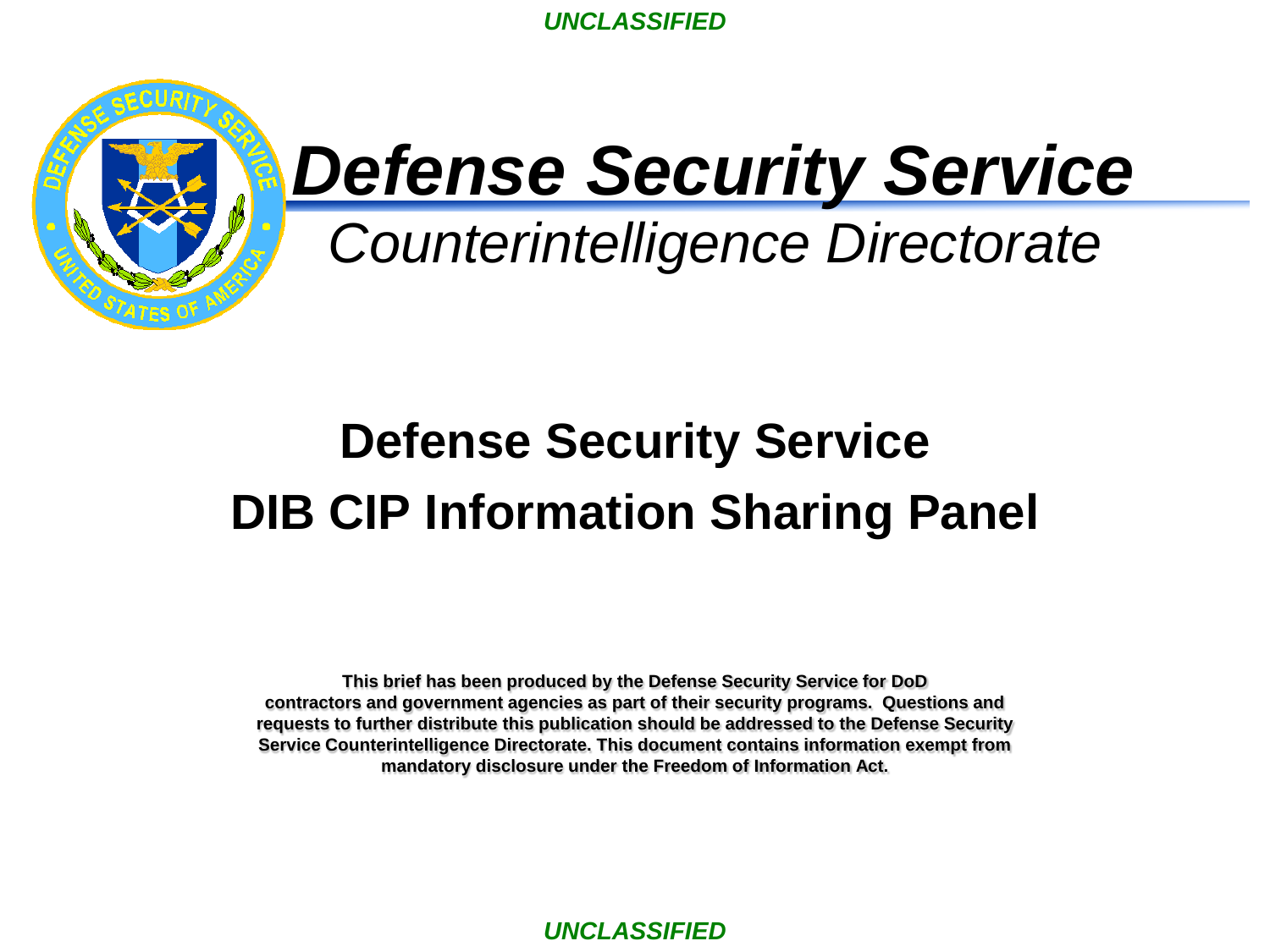

#### **DSS Counterintelligence Mission**

#### Identify unlawful penetrators of cleared U.S. defense industry and articulate the threat for industry and U.S. government leaders



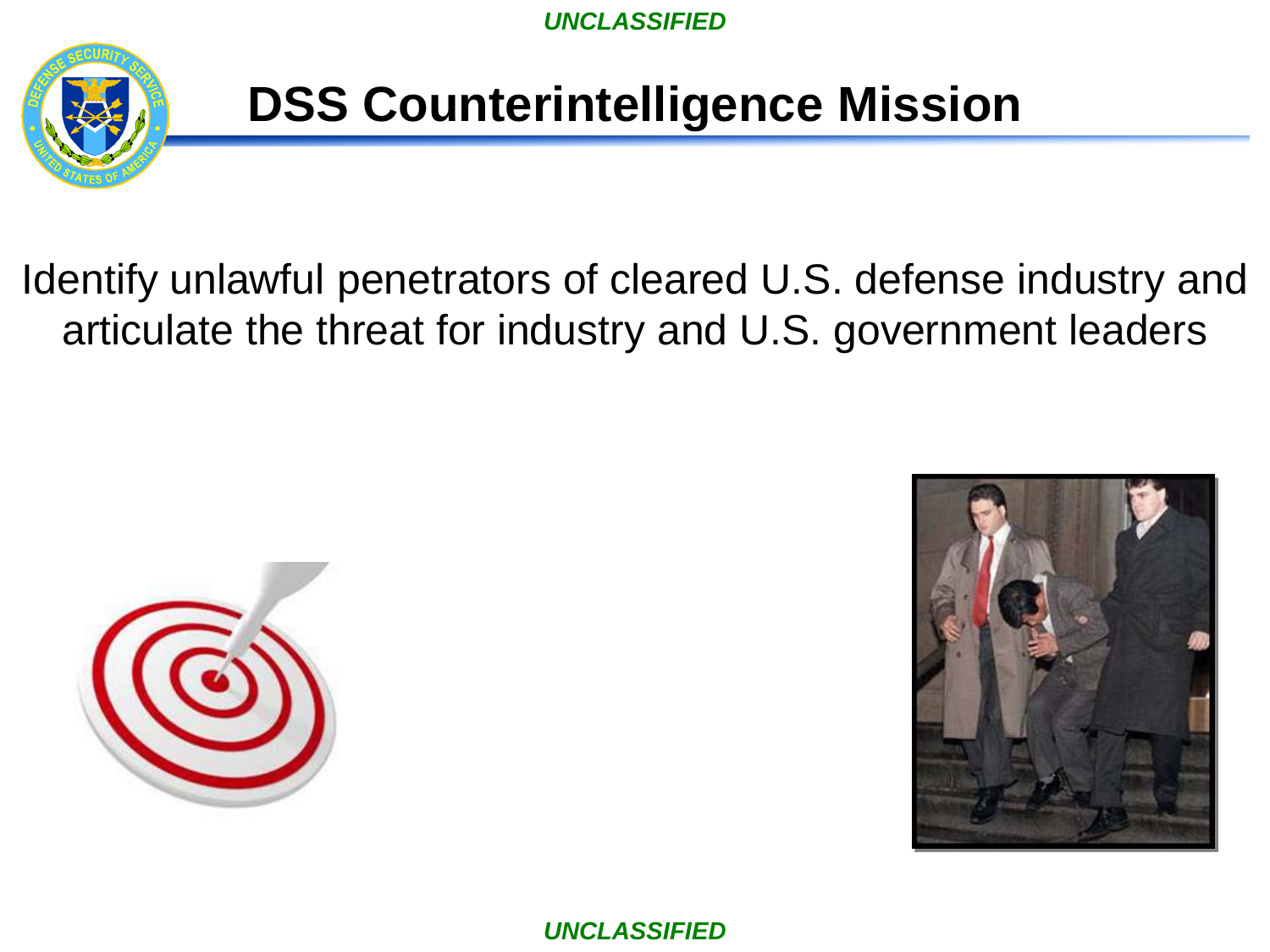

#### **The Challenge**

- DSS responsibility: 8.5K Cleared Defense Contractors (includes 13K facilities)
	- *+* 24 other agencies
- DSS has approximately 900 FTEs
- DSS CI is authorized 87 FTEs (138 on board)
- DSS supports many Cleared CIP Assets
- Demand for threat information DSS CI Support is going through the roof
- Industrial Age capability w/ Info Age challenge
- Secure comm link between DSS & Industry weak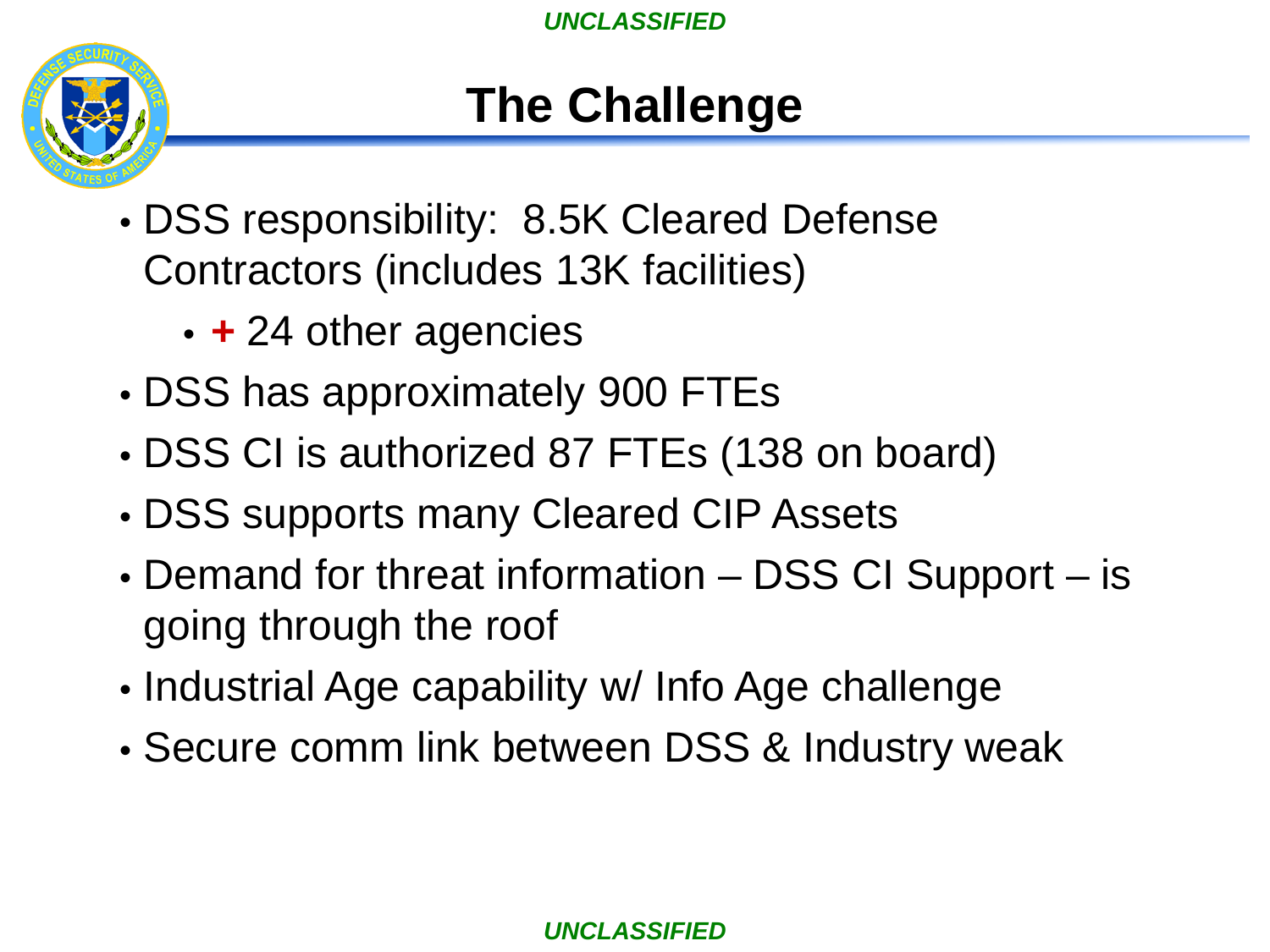

## **DSS Support to Cleared CIP**

- Support in past 12 months to Cleared CIP
	- Multiple fed ops/investigations at DIB Critical Assets
	- DSS tailored threat products for 63% of CIP facilities
	- 100+ IIRs
- DSS CI providing quality feedback/threat info to industry:
	- •Feedback on Suspicious Contact Reports
	- •Gray Torch Classified Company Assessments
	- •Bronze Dragon Classified Program Assessments
	- •Threat Info: Annual "Trends," Crimson Shield, Scarlett Sentinel, Threat Advisories, etc
	- •Training "Thwarting the Enemy WBT"
- Collaborating w/ DHS to provide FOUO via HSIN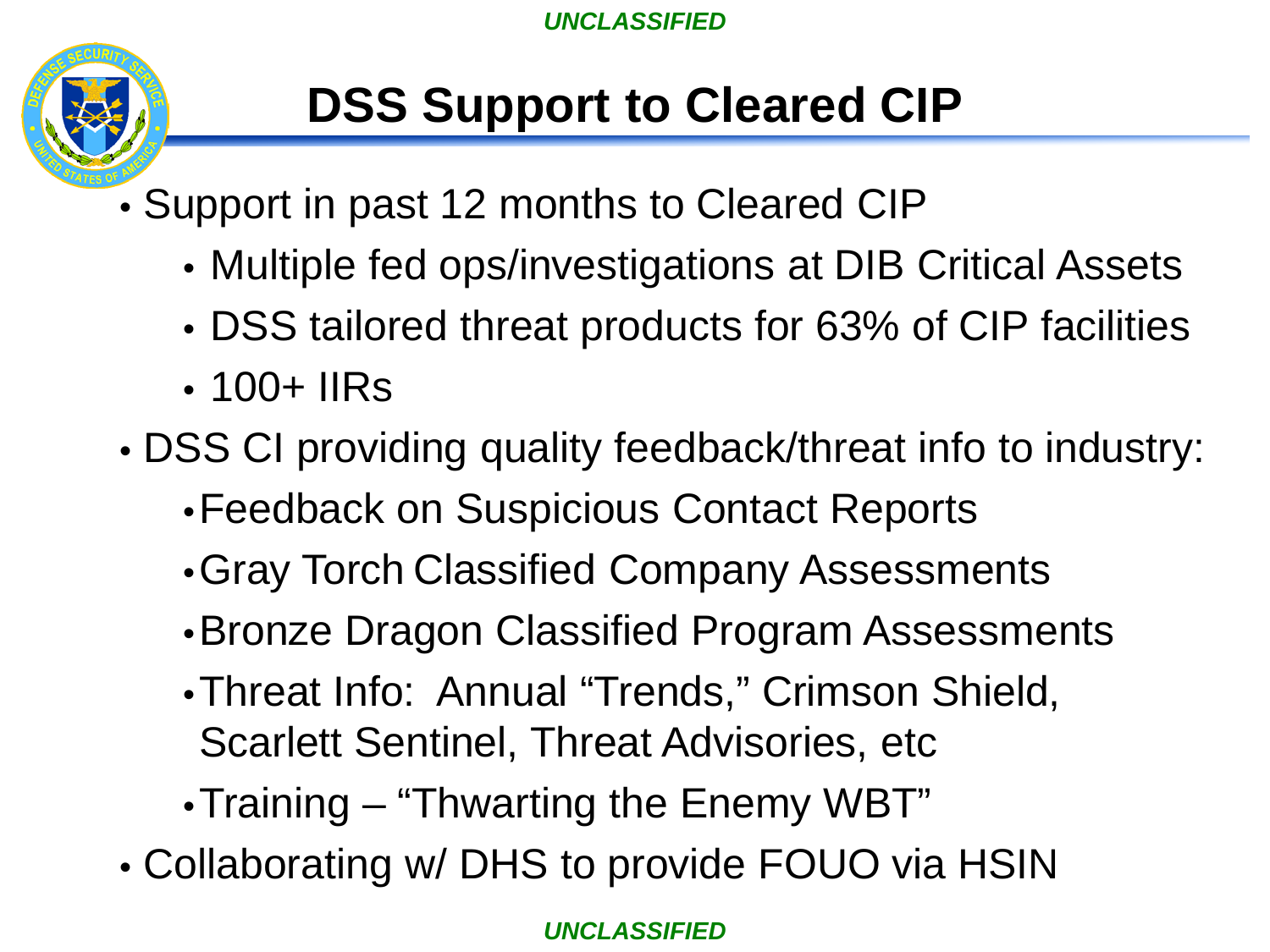

#### **Desired Capability**

- Industry Threat Professionals should:
	- •Field skilled threat professionals who know…
		- •Threat environment, who poses a threat and reasons if there is no threat reporting
		- •Info/technology likely threatened & vulnerabilities
		- How to work the risk equation w/ agility
			- •Risk = (Threat + Vulnerability) x Consequence
- DSS CI should:
	- •Field a cadre of threat and analysis professionals to assist Industry through action and publications
	- •Work the secure communications link issue